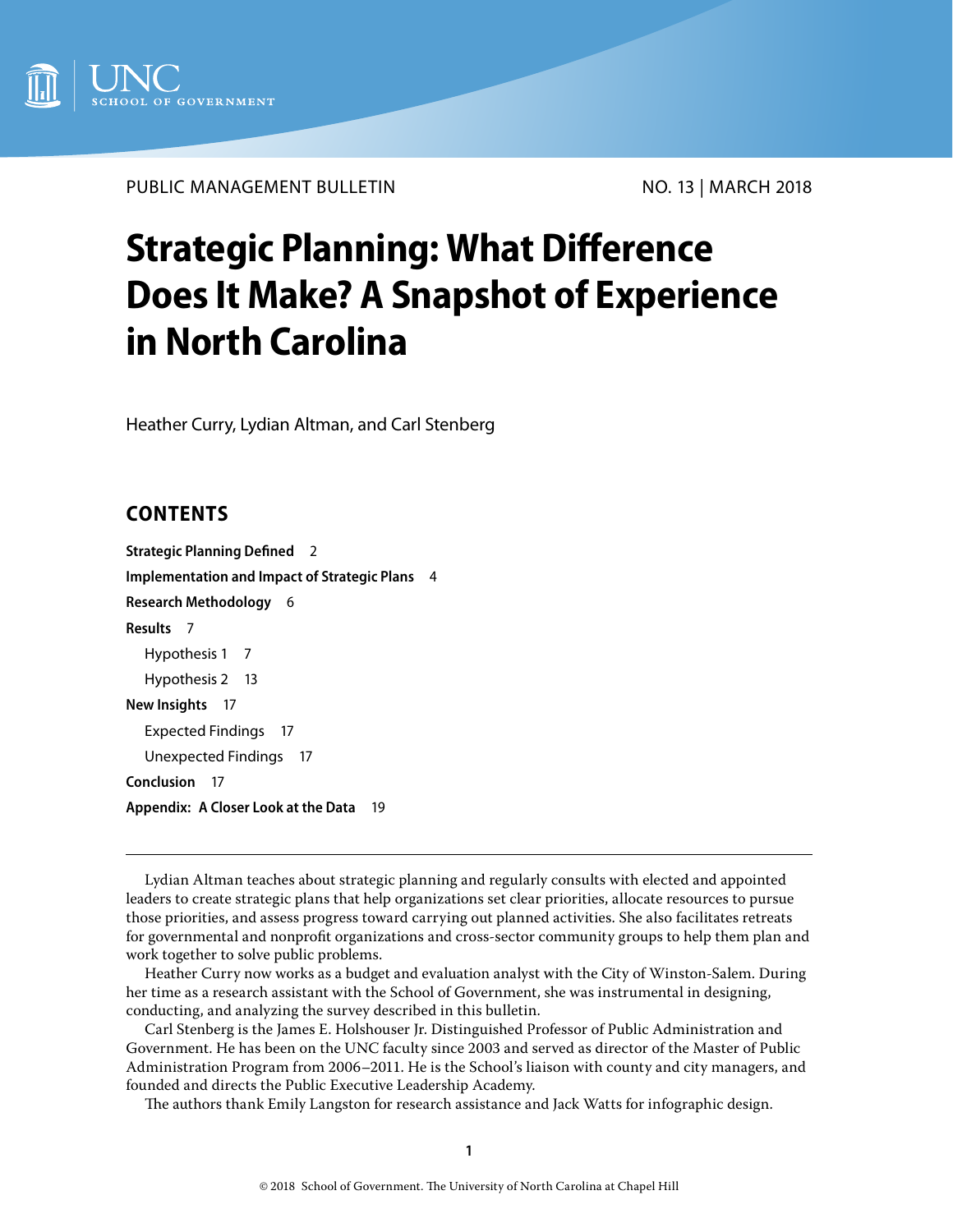<span id="page-1-0"></span>Strategic planning is a management tool that governments at all levels have adapted from the private sector. It is also a relatively recent addition to the public manager's toolbox. Two books that have informed strategic planning in public sector organizations are *The Game Plan: Governance with Foresight*, co-authored by John Olsen and Douglas Edie in 1982, and *Reinventing Government*, co-authored by David Osborne and Ted Gaebler in 1992. These publications focus on strategic planning as a means of increasing an organization's ability to: meet challenges and anticipate and adapt to a changing environment, decide what is important and set forward-looking goals, establish spending and staff priorities, and measure performance and results.<sup>1</sup>

Governments have adopted strategic plans as self-initiated best practices or as compliance requirements under federal and state grants-in-aid. For example, Congress passed the Government Performance and Results Act of 1993, requiring all federal agencies and many grant recipients to develop strategic plans and report on implementation progress. A 1999 survey by Jeffrey Brudney, Ted Hebert, and Deil Wright found that state administrators believed strategic planning to be the most important component of the Reinventing Government movement.2 And nearly 40 percent of cities with a population of 25,000 or more reported engaging in strategic planning, despite having no mandate or requirement to do so as of 1995.<sup>3</sup>

This bulletin reports findings of a 2017 School of Government survey of all municipal and county managers and elected officials in North Carolina to discern their views on the importance of strategic planning and to determine what difference, if any, it has made in their roles and relationships. Also included are quotes by local officials who agreed to follow-up interviews.

# **Strategic Planning Defined**

Much of the literature on strategic planning in local governments seeks to define strategic planning, identify the processes involved, or examine what makes implementation successful. Strategic planning is defined as "a deliberative, disciplined effort to produce fundamental decisions and actions that shape and guide what an organization is, what it does, and why it does it."4 The process usually focuses on addressing key strategic questions, including: (1) Where are we? (2) Why do we exist? (3) What are our values? (4) Where do we want to go? (5) How do we

<sup>1.</sup> John M. Bryson, Frances S. Berry, and Kaifeng Yang, "The State of Public Strategic Management Research: A Selective Literature Review and Set of Future Directions," *The American Review of Public Administration* 40, no. 6 (2010): 495–521; John M. Bryson and William D. Roering, "Initiation of Strategic Planning by Governments," *Public Administration Review* 48, no. 6 (1988): 995–1004.

<sup>2.</sup> Jeffrey L. Brudney, F. Ted Hebert, and Deil S. Wright, "Reinventing Government in the American States: Measuring and Explaining Administrative Reform," *Public Administration Review* 59, no. 1 (1999): 19–30.

<sup>3.</sup> Theodore H. Poister and Gregory Streib, "Elements of Strategic Planning and Management in Municipal Government: Status after Two Decades," *Public Administration Review* 65, no. 1 (2005): 45–56.

<sup>4.</sup> John M. Bryson, "The Future of Public and Nonprofit Strategic Planning in the United States," *Public Administration Review* 70, no. 1 (2010): 255–67.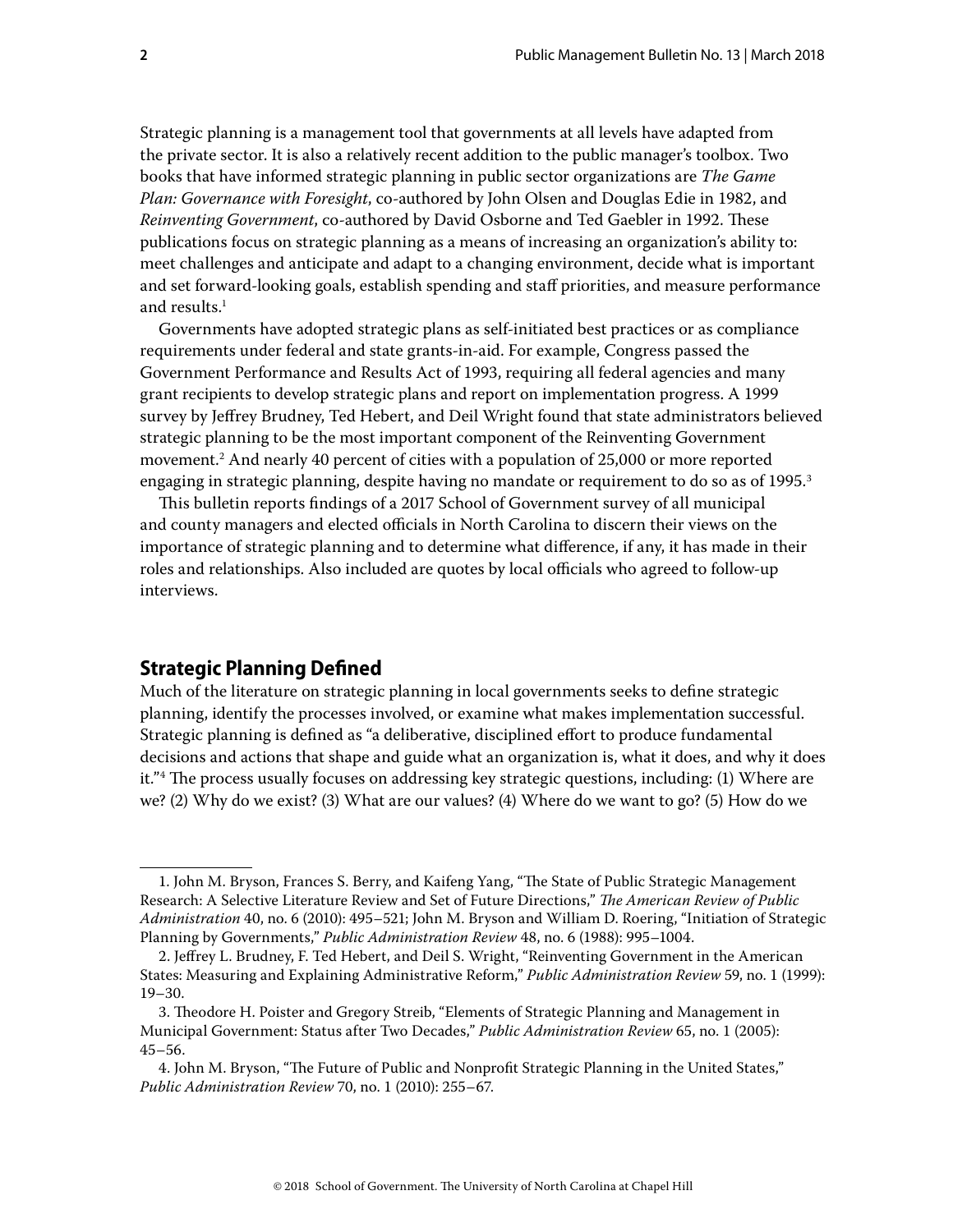get there? and (6) How do we know that we are making progress? To answer these questions, strategic planning processes usually involve at least eight components:

- a situational analysis or environmental scan, called a SWOT (strengths, weaknesses, opportunities, threats) or SOAR (strengths, opportunities, aspirations, results) analysis;
- a mission statement focusing on an organization's distinctive purpose and how it adds value;
- a values statement on how the organization treats its clients, employees, and citizens;
- a vision statement on the overall impact of mission accomplishment on the organization or community;
- three to five goal statements;
- objectives statements for each goal that are SMART (specific, measurable, aggressive (but attainable), results-oriented, and time-bound);
- strategies and annual action plans, with accountable staff, timelines, and budget allocations indicated; and
- performance measures.

In 2007 professional staff and faculty of the UNC School of Government developed a Strategic Public Leadership (SPL) model. One purpose of the practitioner survey described in this bulletin was to determine whether and how the model has been implemented in the field and what difference it is making for North Carolina local governmental organizations and their leadership teams.

The SPL cycle (see Figure 1) connects the work typically associated with the creation of a strategic plan to the activities needed to implement and evaluate it. The cycle differs from traditional strategic planning. Rather than simply creating a document, practitioners using the SPL model will construct a series of events and processes that connects governing board goals to management actions, creates tracking systems for monitoring progress, and facilitates the accountability of management and decision-makers.

The first phase of the SPL process is to *envision* goals for the future that are informed by data and history. The second phase, *enact*, involves developing action plans and allocating resources. The final phase, *evaluate*, requires leaders to monitor progress and review results. The SPL cycle ties strategic goals to actionable priorities, budget items, and monitoring systems. And, while no model can guarantee success, the SPL cycle offers leaders a framework to

- focus on and remind themselves and others about strategic priorities;
- align resources with agreed-upon goals; and
- track performance, services, and processes that contribute to desired outcomes.

The SPL cycle produces more effective strategic plans by

- emphasizing the *ongoing connections and alignments* between the plan and other parts of the organization;
- adding project *implementation, accountability, and follow-up* to the planning process; and
- translating "big ideas" into measurable goals and action plans with *tracking systems* to ensure the accountability of staff and decision-makers.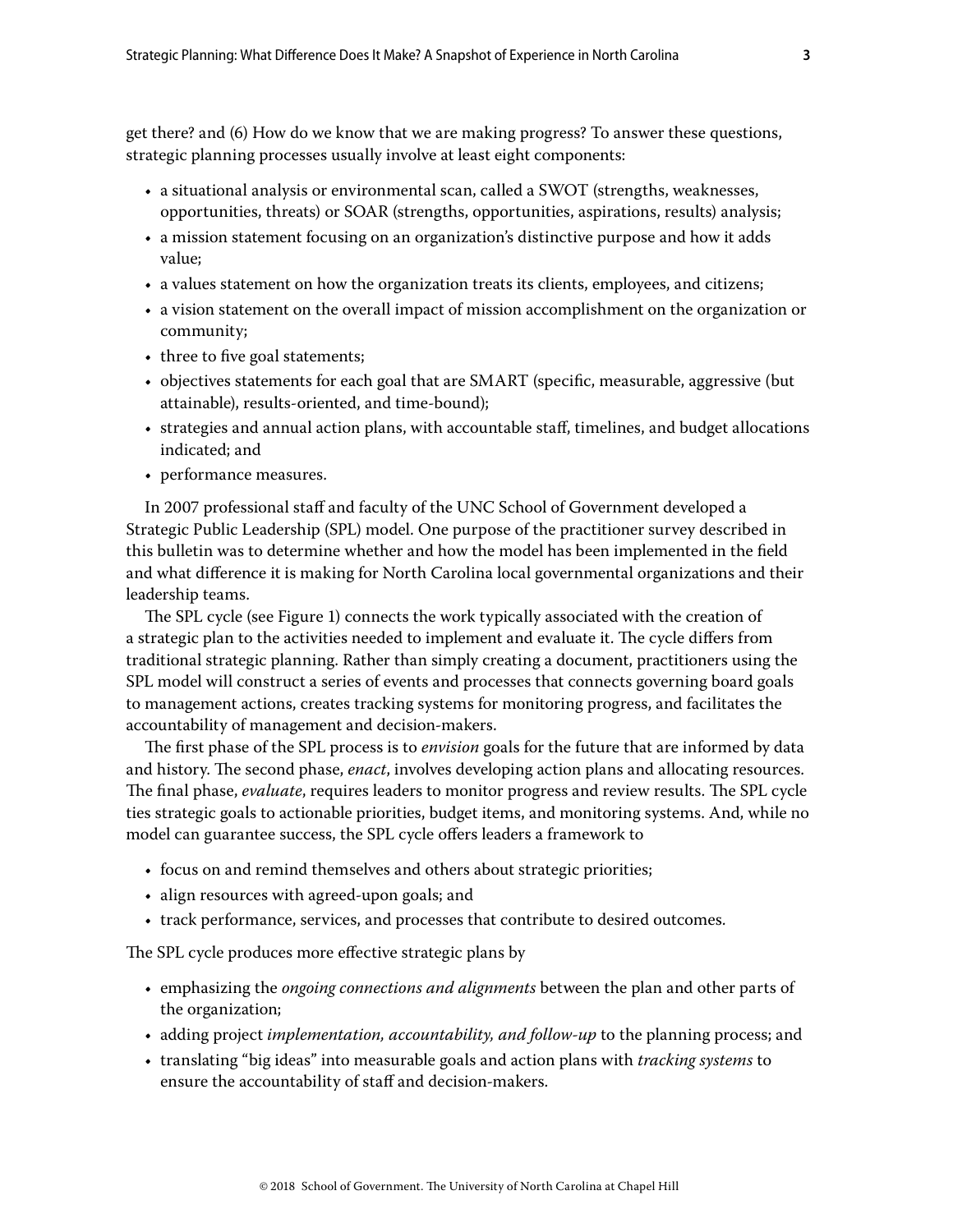

<span id="page-3-0"></span>**Figure 1. Strategic Public Leadership: Setting Priorities and Getting Results**

#### **Implementation and Impact of Strategic Plans**

An examination of strategic planning in the public sector reveals wide variation in the extent to which strategic planning components are used and taken seriously by public managers and elected officials. As one researcher observes, "The extent to which these efforts are worthwhile is not all that clear." <sup>5</sup> The literature identifies a number of common challenges in moving strategic planning to meaningful action. These include the following:

- failing to engage stakeholders or use their feedback;
- developing goals that are vague, too numerous to manage, and not prioritized;
- using watered-down SMART objectives;
- failing to identify cross-cutting goals and budget requests;
- using inappropriate benchmarks and performance measures;
- underestimating resource requirements; and
- unwillingness to evaluate implementation and take corrective steps.<sup>6</sup>

<sup>5.</sup> Theodore H. Poister, David W. Pitts, and Lauren Hamilton Edwards, "Strategic Management Research in the Public Sector: A Review, Synthesis, and Future Directions," *The American Review of Public Administration* 40, no. 5 (2010): 522–45.

<sup>6.</sup> Bryson, "The Future of Public and Nonprofit Strategic Planning in the United States," S263; Poister et al., "Strategic Management Research in the Public Sector," S247; Jeremy L. Hall, "Performance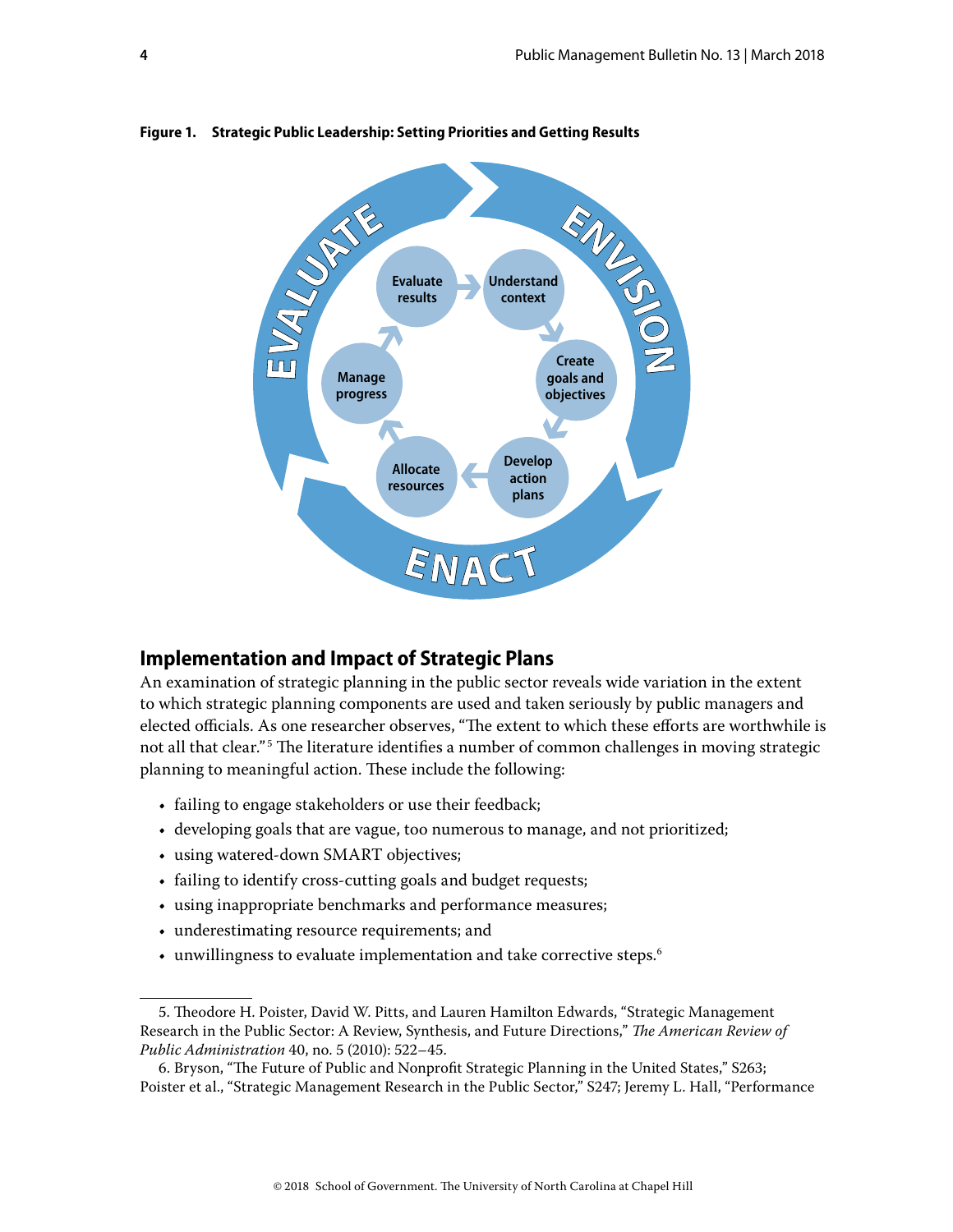#### **Linking Strategic Plans to Other Initiatives**

Once a strategic planning process is in place, the School of Government suggests engaging in the following practices along with the plan to help integrate it into an organization's culture and day-to-day operations. In this way, organizations can maximize the benefit of strategic plans and processes.

- **Benchmark:** Choose key measurements to track as indicators of achievement toward a desired goal.
- **Performance evaluation:** Assign action steps to specific staff to ensure and track the progress of implementation.
- **Budgeting and resource allocation:** Make decisions to invest resources to further priority goals.
- **Internal and external communication:** Use the format of the plan as a tool for reporting progress to others.
- **Citizen engagement and education:** Create opportunities for citizens to hear information and provide input to either the creation or implementation of the plan.
- **Employee orientation:** Use the plan to recruit and orient new employees by explaining what the organization is working toward as well as how each person is expected to contribute to making progress through specific goals and action steps.
- **Disciplined attention:** Use the plan to help focus the governing board's attention on community and organizational priorities.

A variety of factors influence the success of strategic planning and implementation efforts. Bryson and Roering found that the following elements "seem necessary" to start a strategic planning process:

> (1) a powerful process sponsor, (2) an effective process champion, (3) a strategic planning team, (4) an expectation of disruptions and delays, (5) a willingness to be flexible concerning what constitutes a strategic plan, (6) an ability to think of junctures as a key temporal metric, and (7) a willingness to construct and consider arguments geared to many different evaluative criteria.7

This characterization parallels Bryson's later observation that strategic planning should be viewed as a process to be tended<sup>8</sup> over time. Likewise, one of the 2017 School of Government strategic planning study interviewees suggested, "It's a living, breathing document, it's got to change, as priorities change within the city."

Adding to the Bryson and Roering criteria described above, Burby argued that effective strategic plans involve "broad stakeholder involvement" and found that planning processes including a wider array of stakeholder input were more likely to be implemented than plans with limited participation.<sup>9</sup> These points were reflected in our interviews. For example: "It's

- 8. Bryson, "The Future of Public and Nonprofit Strategic Planning in the United States."
- 9. Raymond J. Burby, "Making Plans That Matter: Citizen Involvement and Government Action," *Journal of the American Planning Association* 69, no. 1 (2003): 33–49.

Management: Confronting the Challenges for Local Government," *Public Administration Quarterly* 41, no. 1 (2017): 43–66.

<sup>7.</sup> Bryson and Roering, "Initiation of Strategic Planning by Governments," 995.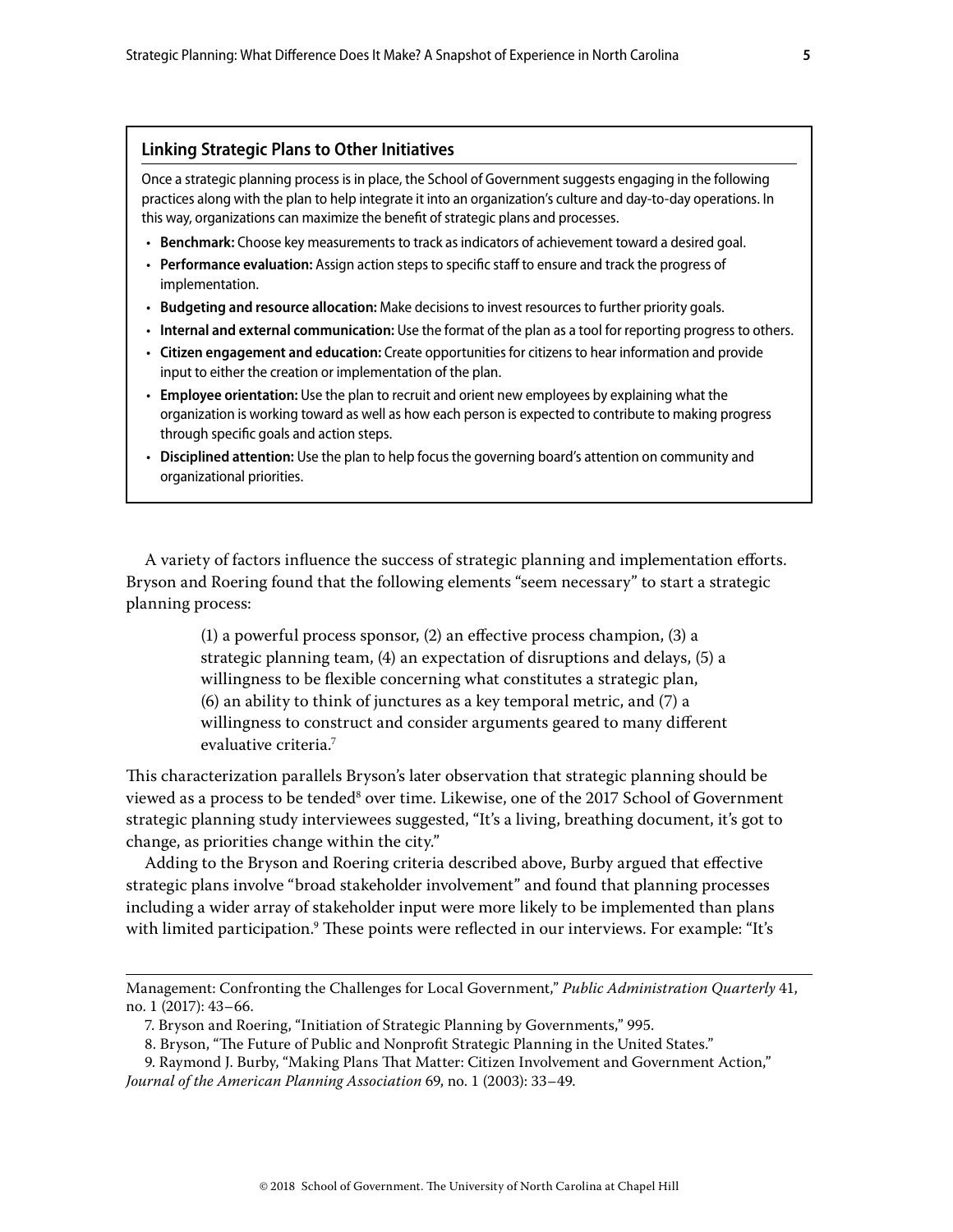<span id="page-5-0"></span>council's strategic plan, but it's our staff's strategic plan, it's everyone's strategic plan. It is the strategy by which we are going to move in the direction we said we were going to." And, "You can show community leaders what we're working on, and why we're doing it, and they've had a chance to have input, and if you show measureable progress across those goals, then I think that celebrating that with the community helps build trust and belief that the system works."

Existing literature has identified elements of strategic planning processes that can help improve outcomes. For example, plans with clear, easily measured objectives and extensive and ongoing monitoring resulted in more relevant plans and better organizational outcomes.10 Other elements that can improve outcomes include linking employee objectives and performance evaluations to strategic goals, publicly reporting performance measures, and connecting budget requests to strategic goals and objectives.<sup>11</sup>

Otherwise, the question of exactly how strategic planning can improve government outcomes remains an area of further study.<sup>12</sup> Relatively little is known about the ways strategic planning has changed how local governments function, clarified roles and responsibilities in decisionmaking, or influenced the dynamics of relationships among and between professional staff and elected officials. Our survey sought to fill that void.

# **Research Methodology**

To draw on local government experiences, in early 2017 the School of Government surveyed city councilors, county commissioners, and municipal and county managers in North Carolina. Two hypotheses were developed for testing:

> H1: Local governments that engage in strategic planning will have greater role clarity among elected officials, managers, and staff than those that do not engage in strategic planning.

> H2: Managers and elected officials in local governments that engage in strategic planning will report having stronger, more positive relationships than those whose governments do not engage in strategic planning.

This bulletin outlines our findings in these two areas and offers a snapshot of strategic planning experience across North Carolina jurisdictions as well as related practitioner perspectives.

The first phase of our study involved soliciting responses to an online survey. The survey link was sent to all 100 counties and 552 municipalities, using School of Government email lists of appointed and elected local officials.

The survey started with demographic questions such as the respondent's jurisdiction, office, and length of service. Next, respondents described their jurisdiction's level of strategic planning on a scale from "no plan" to "at least one multi-year strategic plan complete." No definition for

<sup>10.</sup> Rebecca Hendrick, "Strategic Planning Environment, Process, and Performance in Public Agencies: A Comparative Study of Departments in Milwaukee," *Journal of Public Administration Research and Theory* 13, no. 4 (2003): 491–519.

<sup>11.</sup> Poister and Streib, "Elements of Strategic Planning and Management in Municipal Government"; Poister et al., "Strategic Management Research in the Public Sector."

<sup>12.</sup> Poister et al., "Strategic Management Research in the Public Sector."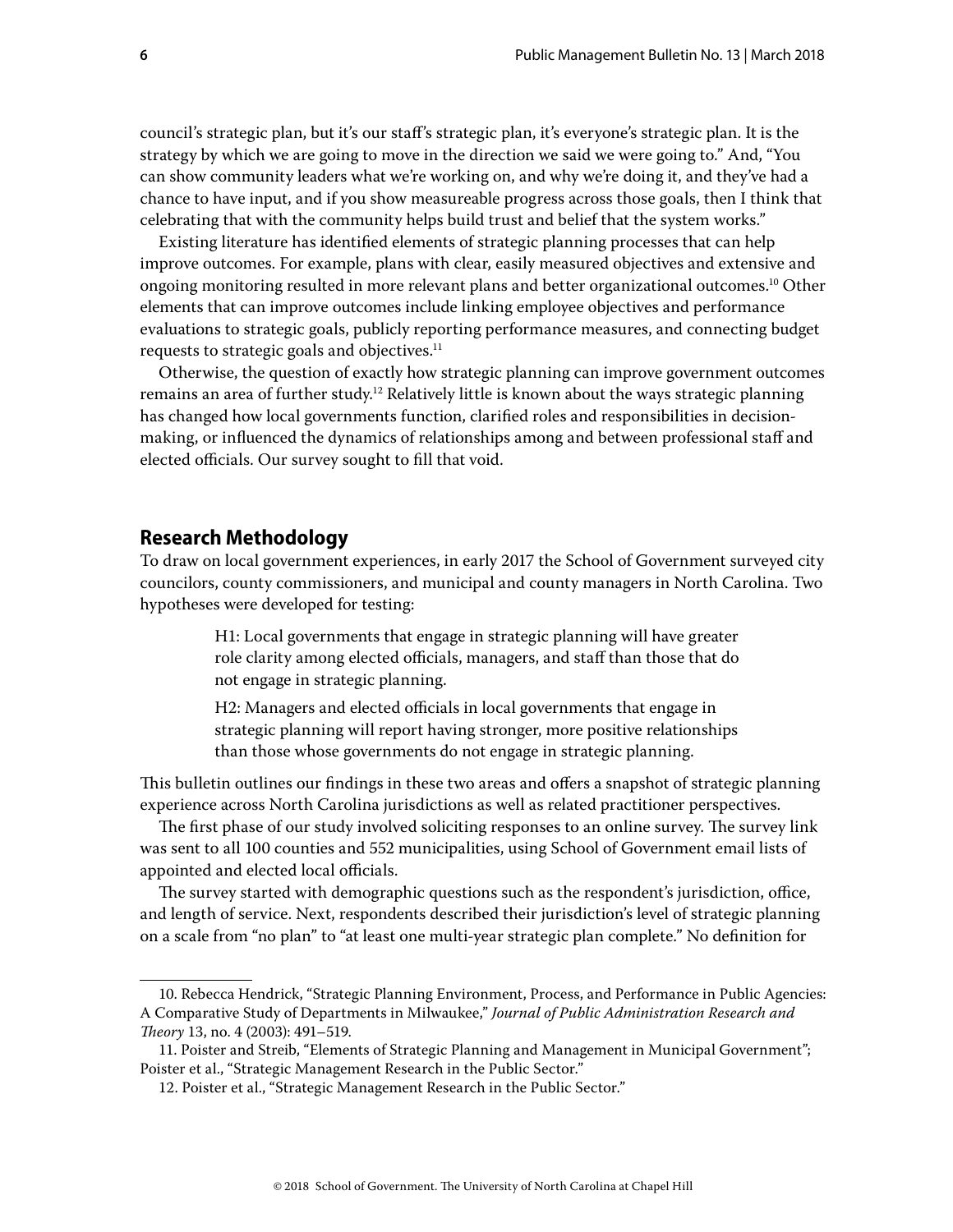<span id="page-6-0"></span>*strategic plan* was given, so some respondents may have considered their comprehensive plan or land use plan as a strategic plan.

At this point the survey split, with respondents without a strategic plan completing one set of questions and respondents with a strategic plan completing a longer set of questions. The "no plan" group responded to questions assessing why they do not engage in strategic planning, the level of role clarity for elected officials, and the quality of relationships between elected and appointed officials. The "engages in planning" group answered similar questions about role clarity and quality of relationships but also responded to questions to assess how their strategic plans are used in decision-making.

Following survey completion, we identified six jurisdictions to participate in more in-depth group discussions or individual interviews. They included one county and one municipality from each of the three geographic regions in the state. A focus group of managers was also conducted at the 2017 North Carolina City and County Management Association's Winter Seminar as well as a small number of individual interviews to add to the richness of the qualitative data.

#### **Results**

The survey had 299 respondents; 131 were from counties and 125 from municipalities. Some respondents did not designate their jurisdictions. As shown in Figure 2, the vast majority of the respondents had an annual or multi-year plan underway or in place. A full third of both counties and municipalities reported having completed a multi-year plan.

As indicated in Table 1 and Figure 2, while wealth and population size were positively correlated with the level of strategic planning, local governments of any economic condition or population can and do engage in strategic planning. Levels of income, budget size, assessed property values, or population size may make strategic planning easier or more necessary, but they are not barriers to the practice.

Figure 2 shows that 14 percent of the county and 16 percent of the municipal respondents did not have a strategic plan in place or a process underway. With respect to the reasons given by respondents from non-planning localities, Figure 4 shows that the budget process serves as the strategic plan in many of these jurisdictions, followed by local elected official disinterest or opposition, lack of sufficient funds to pay for strategic planning consultants, and insufficient qualified in-house personnel.

#### **Hypothesis 1**

Our first hypothesis was that local governments engaged in strategic planning would have greater role clarity, especially among elected officials. Specifically, we expected that elected officials would better understand their roles as policymakers and big-picture thinkers and would be less likely involved in day-to-day management issues. We assessed this hypothesis as part of our survey data, asking both the "no plan" and "engages in planning" groups whether elected officials were focused more on long-term projects or daily operations in their respective jurisdictions (see Figure 5).

The presence of a strategic plan appears to have the hypothesized effect, with almost twice as many of the jurisdictions engaged in strategic planning agreeing with the statement "Elected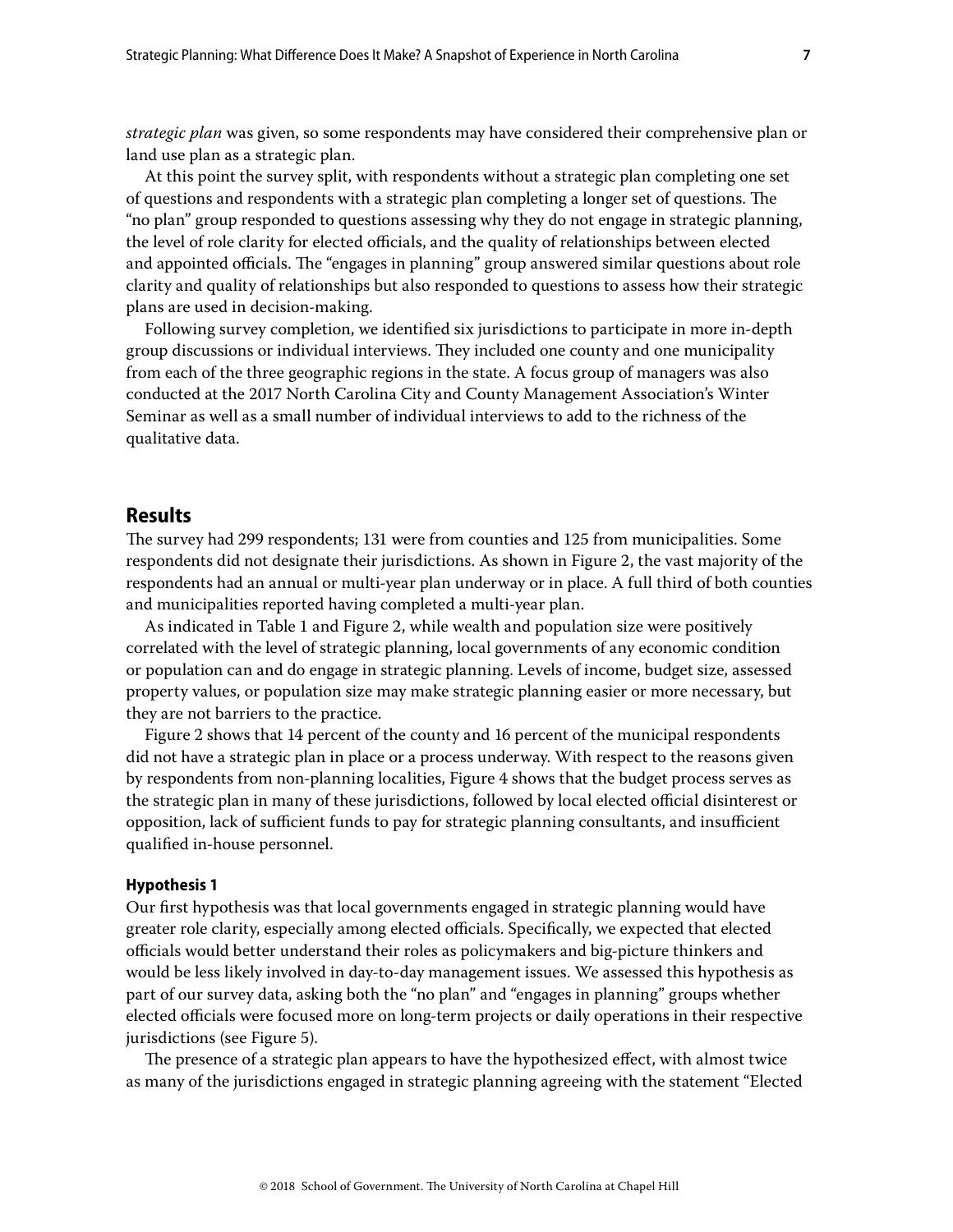|                                                       | County<br>respondents<br>$n = 131$ | <b>Municipal</b><br>respondents<br>$n = 125$ |
|-------------------------------------------------------|------------------------------------|----------------------------------------------|
|                                                       |                                    |                                              |
| Region                                                |                                    |                                              |
| Eastern                                               | 39                                 | 40                                           |
| Central                                               | 67                                 | 61                                           |
| Western                                               | 25                                 | 24                                           |
| Level of strategic planning                           |                                    |                                              |
| No plan in place or in process                        | 20                                 | 25                                           |
| Annual work plan in place                             | 45                                 | 25                                           |
| Multi-year planning process underway                  | 33                                 | 42                                           |
| Multi-year strategic plan document complete           | 30                                 | 26                                           |
| At least one multi-year strategic plan cycle complete | 20                                 | 19                                           |
| <b>Median income</b>                                  |                                    |                                              |
| Under \$30,000                                        | 5                                  | 15                                           |
| \$30,000-\$39,999                                     | 53                                 | 38                                           |
| \$40,000-\$49,999                                     | 55                                 | 24                                           |
| \$50,000-\$69,999                                     | 18                                 | 36                                           |
| \$70,000 and above                                    | 0                                  | 12                                           |
| Population                                            |                                    |                                              |
| County                                                |                                    |                                              |
| <b>Under 15,000</b>                                   | 12                                 |                                              |
| 15,000-29,999                                         | 21                                 |                                              |
| 30,000-59,999                                         | 29                                 |                                              |
| 60,000-89,999                                         | 14                                 |                                              |
| 90,000-119,999                                        | $\overline{7}$                     |                                              |
| 120,000-149,999                                       | 18                                 |                                              |
| 150,000-179,999                                       | 13                                 |                                              |
| 180,000 and above                                     | 17                                 |                                              |
| <b>Municipal</b>                                      |                                    |                                              |
| <b>Under 1,000</b>                                    |                                    | $\overline{7}$                               |
| 1,000-2,999                                           |                                    | 33                                           |
| 3,000-5,999                                           |                                    | 27                                           |
| 6,000-9,999                                           |                                    | 18                                           |
| 10,000-29,999                                         |                                    | 30                                           |
| 30,000-59,999                                         |                                    | $\overline{\mathbf{4}}$                      |
| 60,000-99,999                                         |                                    | 1                                            |
| 100,000 and above                                     |                                    | 5                                            |

#### **Table 1. Respondent Demographic Information**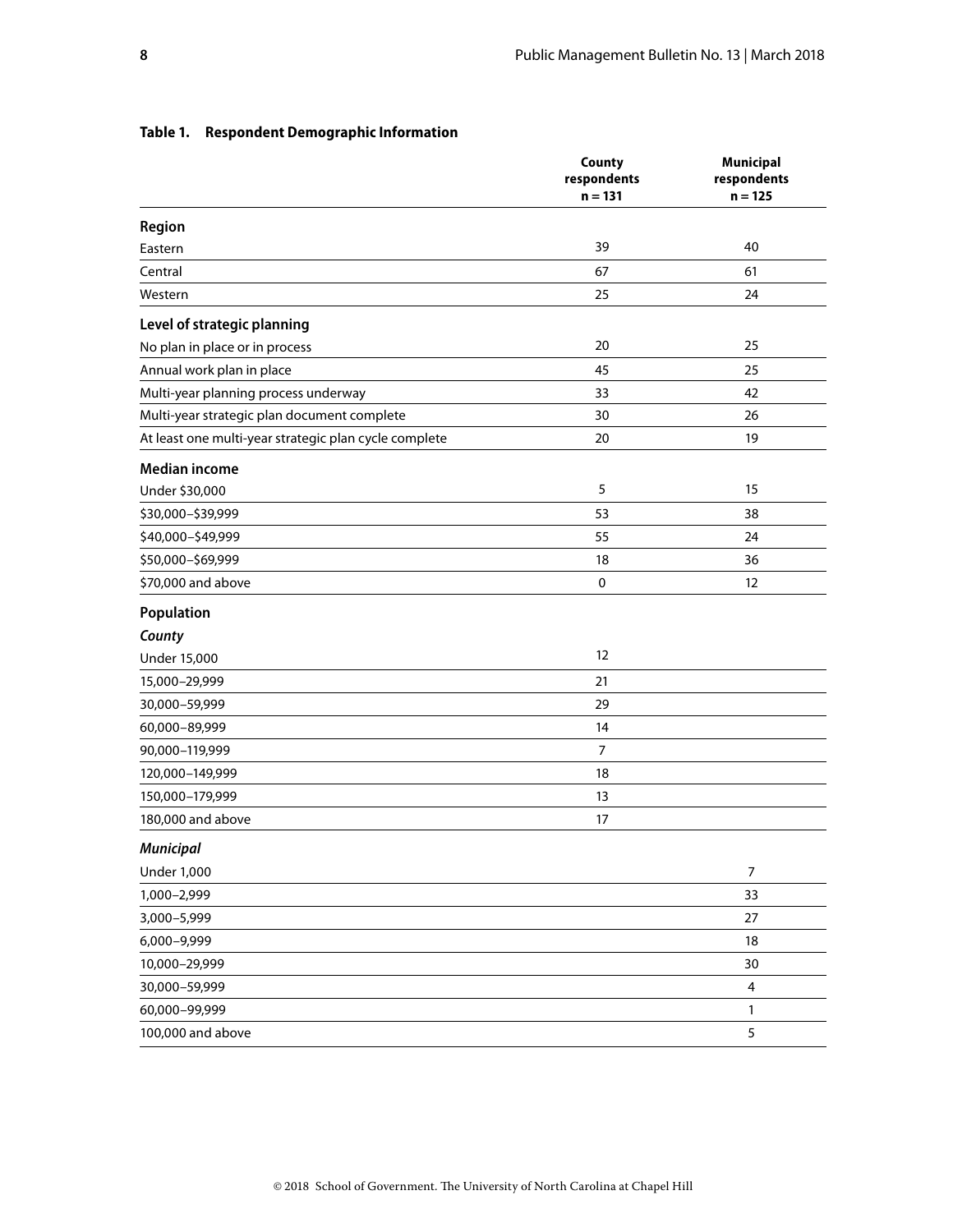#### **Figure 2. Strategic Planning for Different Jurisdictions**



No Plan | Annual Work Plan | Multi-Year Plan Underway | Multi-Year Plan Complete

#### **Figure 3. Strategic Planning for All Budgets and Populations**

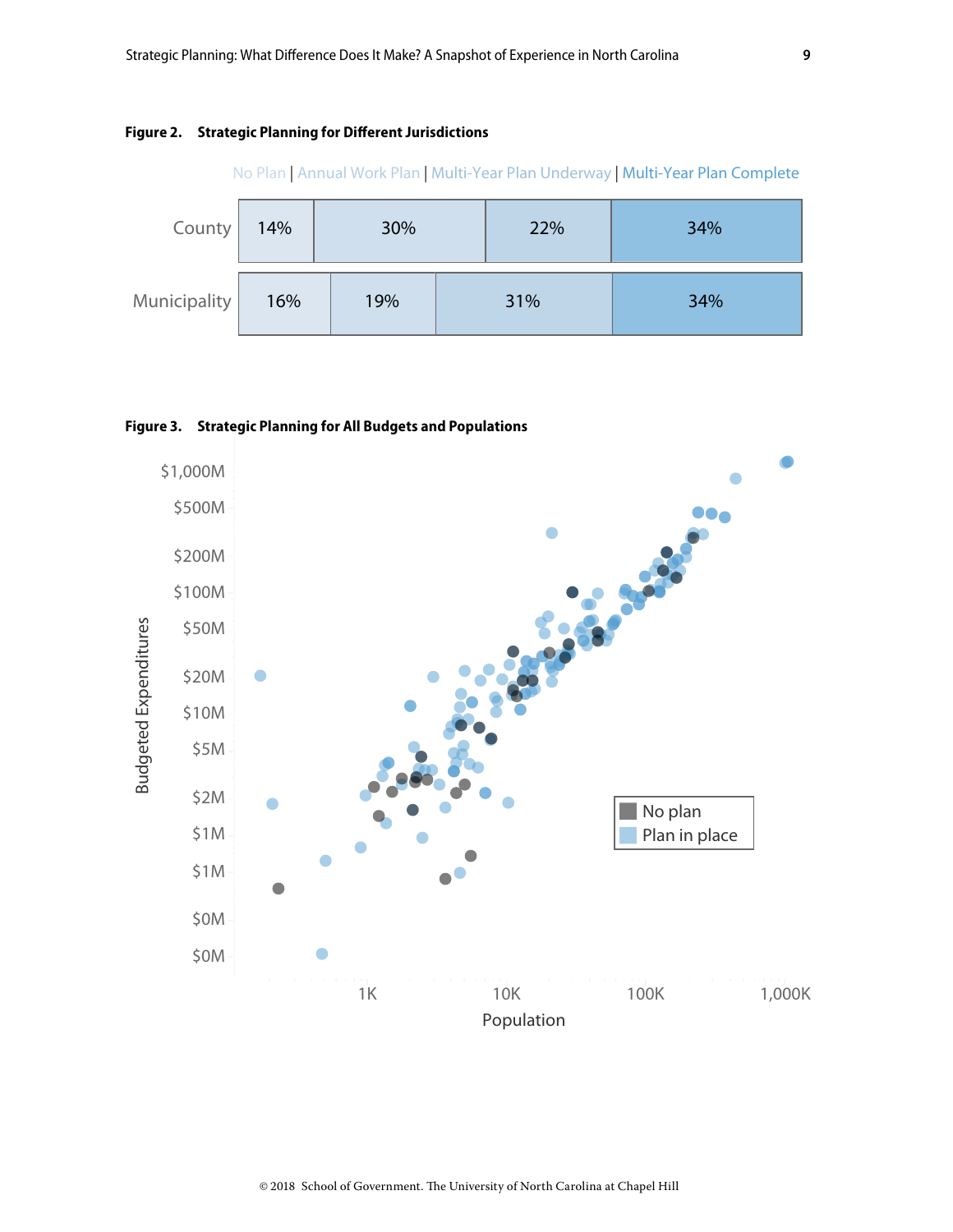

#### **Figure 4. Reasons for No Strategic Plan**

officials are focused on the big picture." For the second metric, whether elected officials are focused on daily operations, responses also match the expected result, but to a lesser extent.

Figure 6 shows the division of responsibility for design, documentation, implementation, and facilitation of strategic plans. While the manager clearly plays an influential role, elected officials also have important responsibilities in three of these areas. (Documentation is chiefly a staff function.) One interviewee highlighted these distinctions: "Within a strategic plan, there is a management piece and a leadership piece. Management is the manager's role, implementing, etc. Leadership is the board's duty to keep the values and initiatives at the forefront, providing leadership to inspire management/implementation by staff." A mayor made this observation about the various roles and functions: "The strategic plan becomes the budget. The manager knows how to go manage that and the board can trust [the manager] to do that and bring back things that they need help with or completed outcomes. It's shifting the board up to high-level policies and priorities and the manager to the day-to-day running of government."

Several other interviewees addressed various dimensions of these responsibilities as they relate to the interactions of departments, the management team, and elected officials.

> "Strategic planning is something I can always fall back on if I don't think I'm getting direction. . . . It gives me reassurance that, at some point in time, [the plan] was the . . . direction provided [by] the council. It's kind of hard to find in the comprehensive plan, because most of my issues that I'm dealing with are day-to-day, hot-wire issues that need to be responded to with some degree of definitiveness. It's a critical tool to have."

"Departments were kind of working in silos—we're one county—aren't we better as one than we are working in silos? We can leverage all of our resources much better if we have a plan, one initiative that we're all working on."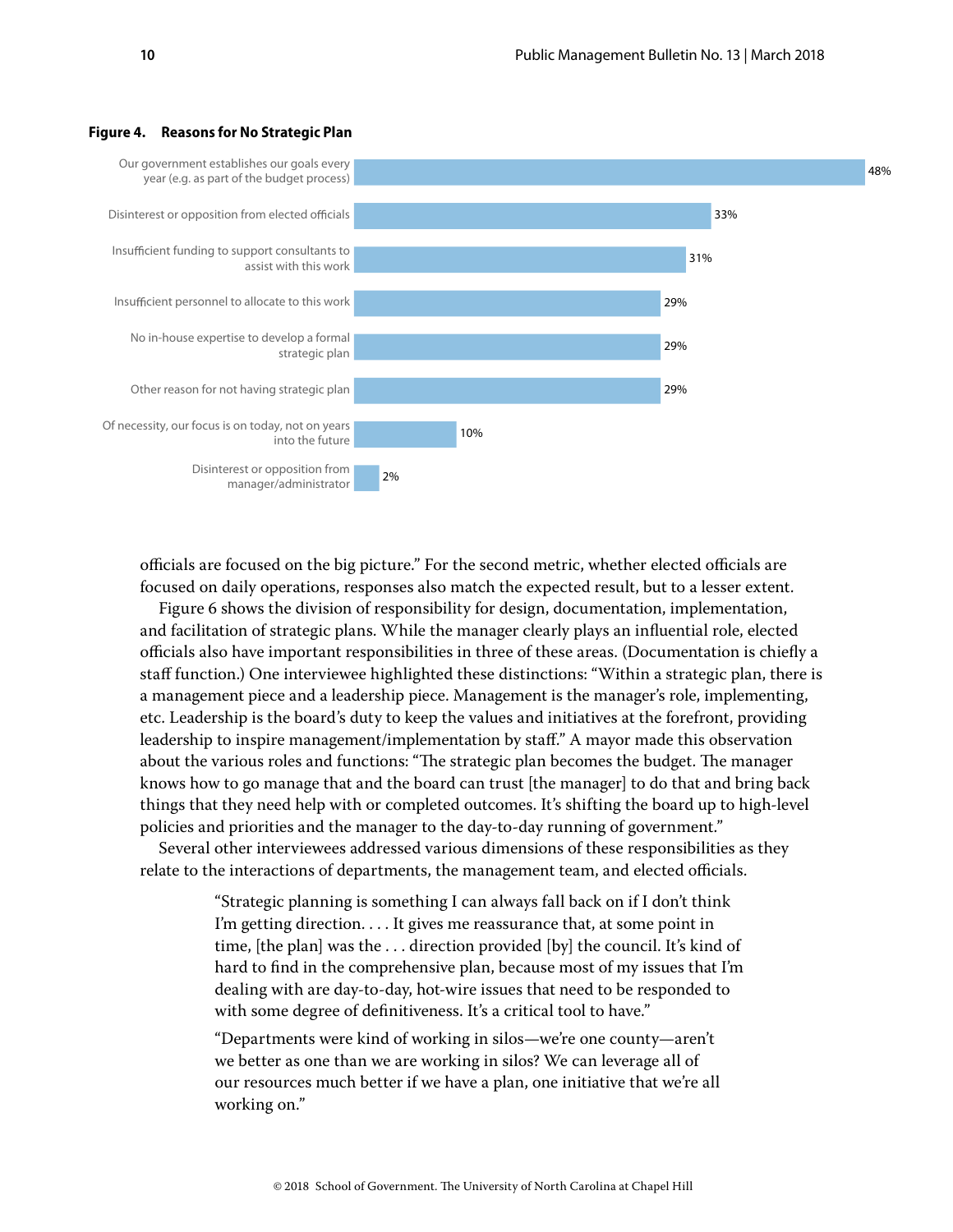#### **Figure 5. The Relationship between Strategic Plans and Role Clarity**



#### **Figure 6. Responsibility in Strategic Planning**

Who is responsible for the following aspects of strategic plans?

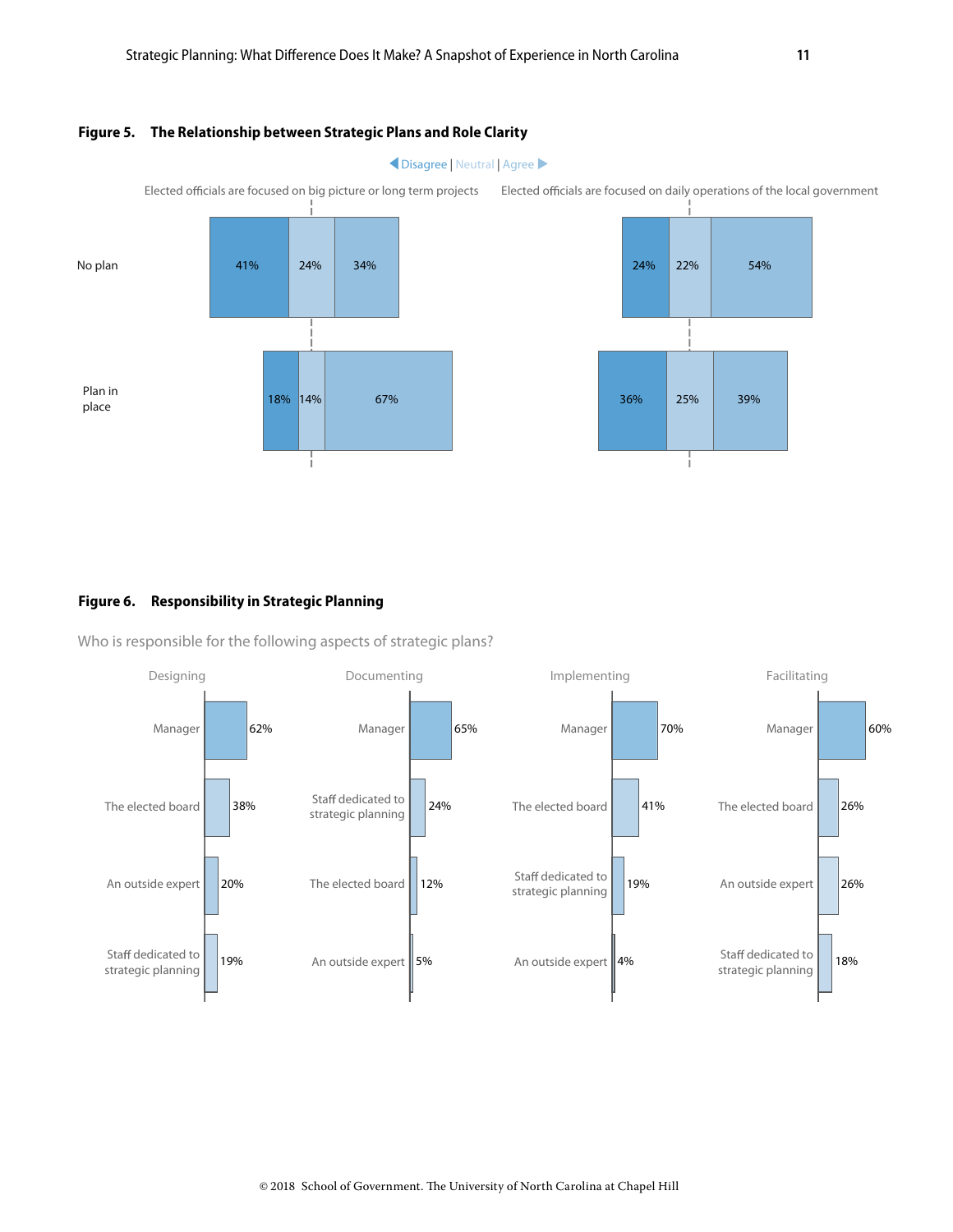|                                                                                                                                                                                                                                                                            |                                                                                                                                                                                                                                                    | <b>Primary Roles in Strategic Planning</b>                                                                                                                                                                                                                                                                                    |                                                                                                                                                                                                                                                                                                                                                                              |
|----------------------------------------------------------------------------------------------------------------------------------------------------------------------------------------------------------------------------------------------------------------------------|----------------------------------------------------------------------------------------------------------------------------------------------------------------------------------------------------------------------------------------------------|-------------------------------------------------------------------------------------------------------------------------------------------------------------------------------------------------------------------------------------------------------------------------------------------------------------------------------|------------------------------------------------------------------------------------------------------------------------------------------------------------------------------------------------------------------------------------------------------------------------------------------------------------------------------------------------------------------------------|
|                                                                                                                                                                                                                                                                            | <b>Elected officials</b>                                                                                                                                                                                                                           | <b>Shared</b>                                                                                                                                                                                                                                                                                                                 | <b>Appointed officials</b>                                                                                                                                                                                                                                                                                                                                                   |
| In general                                                                                                                                                                                                                                                                 | Initiate and commit to<br>strategic planning process.<br>Determine expectations<br>and outcomes for a strategic<br>planning process.<br>Use a process that engages<br>the public.<br>Champion the planning<br>process throughout the<br>community. | Recognize and celebrate<br>successes.<br>Focus on why you do the<br>work, not just the money<br>that is spent.<br>Focus on continuous<br>improvement rather<br>than punitive reactions if<br>organization fails to meet<br>expected outcomes.<br>Allow flexibility in the plan<br>to account for changing<br>community needs. | Allow elected officials<br>the space, support, and<br>expertise to set the course.<br>Champion the planning<br>process throughout the<br>organization.<br>Align all major systems,<br>budget, personnel,<br>performance evaluation,<br>and work plans to the<br>strategic plan.<br>Orient the organization to its<br>responsibility to align with<br>agreed-upon strategies. |
|                                                                                                                                                                                                                                                                            |                                                                                                                                                                                                                                                    |                                                                                                                                                                                                                                                                                                                               | Create outward-facing<br>report of progress.                                                                                                                                                                                                                                                                                                                                 |
| <b>Throughout</b><br>Assess the implications of<br>planning<br>upcoming changes.<br>process<br>Set strategic focus for the<br>organization.<br>Engage various community<br>organizations as<br>stakeholders to formulate<br>plans.<br>Report to the public on<br>progress. | Emphasize measurable<br>objectives and outcomes.<br>Allow plan and process to<br>clarify roles and minimize<br>occasion for confusion.<br>Use the plan to tell the story<br>of your organization and                                               |                                                                                                                                                                                                                                                                                                                               | Anticipate upcoming<br>changes with potential<br>community impact.<br>Offer professional advice<br>about implications.                                                                                                                                                                                                                                                       |
|                                                                                                                                                                                                                                                                            |                                                                                                                                                                                                                                                    | Alert all to the plans of other<br>relevant stakeholders.                                                                                                                                                                                                                                                                     |                                                                                                                                                                                                                                                                                                                                                                              |
|                                                                                                                                                                                                                                                                            | community.                                                                                                                                                                                                                                         | Find and share resources<br>related to plans; provide<br>technical assistance.                                                                                                                                                                                                                                                |                                                                                                                                                                                                                                                                                                                                                                              |
|                                                                                                                                                                                                                                                                            |                                                                                                                                                                                                                                                    | Expect departments to tie<br>their plans to plan strategies.                                                                                                                                                                                                                                                                  |                                                                                                                                                                                                                                                                                                                                                                              |
|                                                                                                                                                                                                                                                                            |                                                                                                                                                                                                                                                    |                                                                                                                                                                                                                                                                                                                               | Encourage discussion about<br>the plan at all levels of the<br>organization.                                                                                                                                                                                                                                                                                                 |
|                                                                                                                                                                                                                                                                            |                                                                                                                                                                                                                                                    |                                                                                                                                                                                                                                                                                                                               | Guide annual work plans<br>and performance.                                                                                                                                                                                                                                                                                                                                  |

#### **Suggestions for Clarifying Roles and Responsibilities in the Planning Process**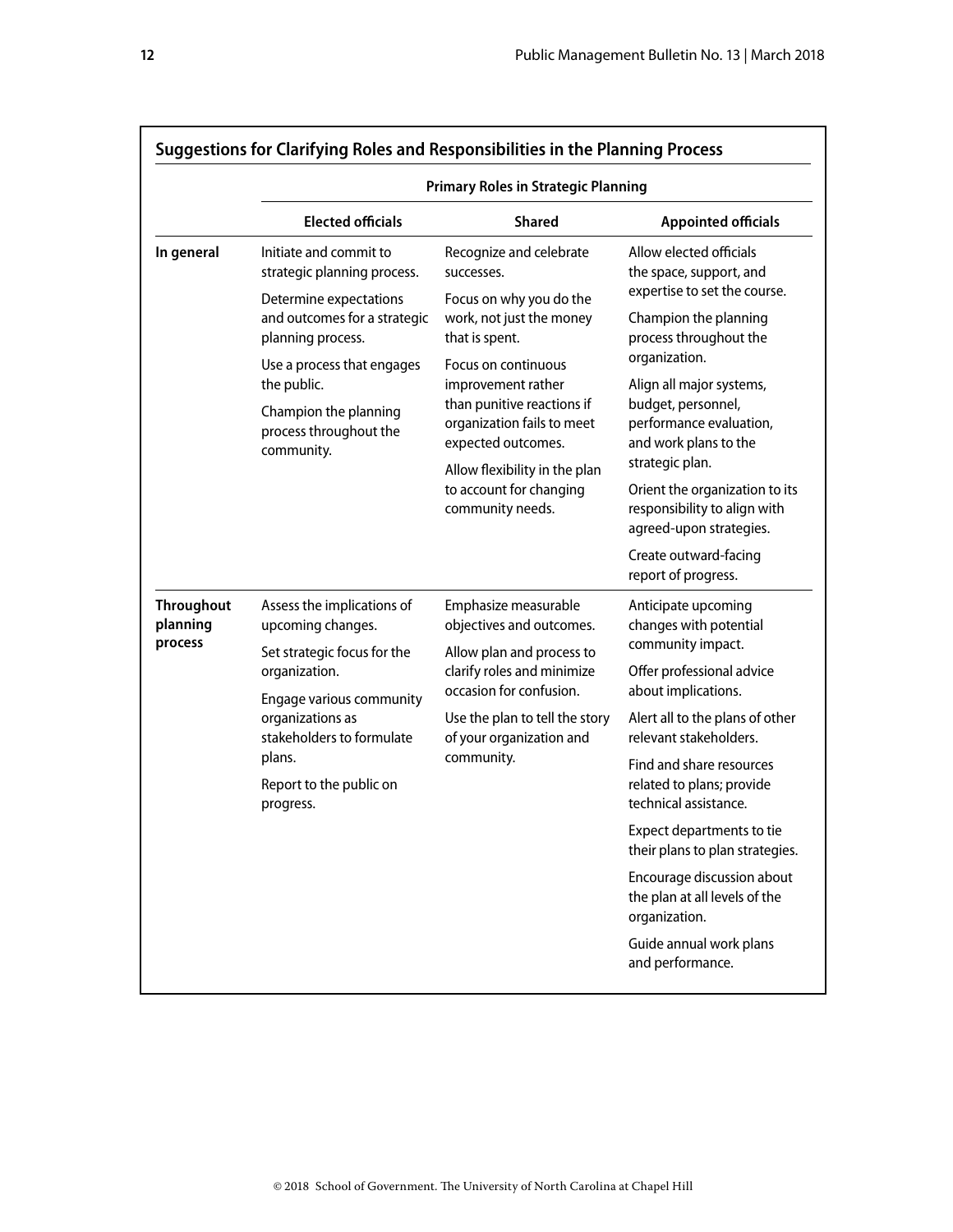#### <span id="page-12-0"></span>**Hypothesis 2**

Our second hypothesis was that appointed and elected officials in local governments engaged in strategic planning will report having stronger, more positive relationships than those whose governments do not engage in strategic planning. Nearly all respondents (90 percent) agreed with the statement that the relationship between elected officials and the manager is enhanced by having strategic goals. Eighty percent said the same was true about the relationships between and amongst elected officials (see Figure 7).

In our survey we identified a number of indicators to assess the quality of relationships between elected officials and between appointed and elected officials. We asked if respondents could describe their relationships according to the following metrics: the relationship is built on mutual respect, we communicate well, we frequently engage in disruptive behavior or personal attacks during debate on issues, or we have personally attacked each other. Jurisdictions that had engaged in strategic planning were closer to the expected response on all but one indicator (disruptive behaviors between elected officials), suggesting that strategic planning is related to stronger relationships between elected and appointed officials (see Figure 8).

We also asked whether strategic plans were used to evaluate individual performance. As shown in Figure 9, half to two-thirds of the jurisdictions with a plan indicated that plans played a role in staff performance evaluations.

We were also curious if having a strategic plan would influence whether, or to what extent, elected officials engaged in self-reflective activities. Clearly, this has not been the case. Only 13 percent of respondents indicated that the self-evaluations of elected officials require them to assess the strategic plan.

Finally, we wanted to know how many elected bodies actually engage in any self-evaluation at all (regardless of whether it is related to a strategic plan). Figure 10 shows that this is not a common practice among elected bodies in North Carolina. Yet, elected officials engaged in strategic planning are more self-reflective as a body than those with no plan.

We also sought to examine the role of strategic planning in decision-making. The average responses as depicted in Figure 11 show that the most common ways local governments use the

#### **Figure 7. Perspectives on Relationships and Strategic Goals**



The working relationship between elected officials and the manager enhances our ability to achieve strategic goals

The working relationship between and among elected officials enhances or supports our ability to achieve strategic goals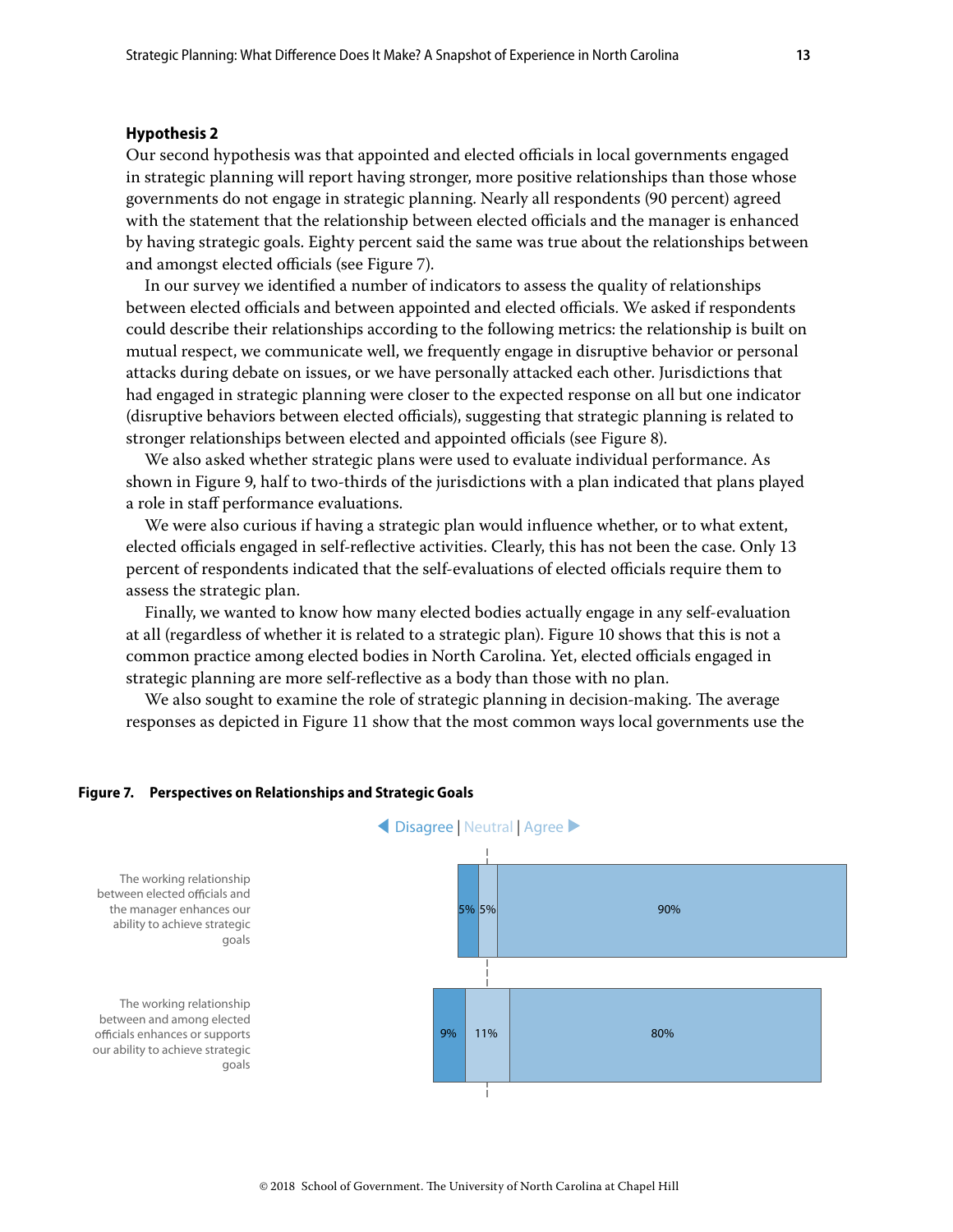#### **Figure 8. Quality of Relationships between Appointed and Elected Officials Based on Presence of Strategic Plan (Percent Agreeing)**



# No Plan **|** Plan in Place

strategic plan in decision-making are in allocating revenue, ensuring both appointed and elected officials are supportive of achieving plan goals, and incorporating references to strategic goals in meeting agendas.

We also found that decision-making practices were correlated with each other in this context, meaning that if a local government includes the strategic plan in one decision-making process, it is likely to incorporate the plan in other processes as well.

Two interviewees reported the following positive impacts:

"The board understands and supports what's in the plan. They were very methodical in developing it and very serious about what's in there. They expect plan priorities to show up in developmental work plans."

"When we have budget requests come in, we take this plan very seriously. So every budget request—this season we ask that every one, almost, be linked to the strategic plan in some form or fashion. . . . We focus mainly on what the city's priorities are, and we try and do our best to get more of the strategic plan things funded, or shift resources where we can."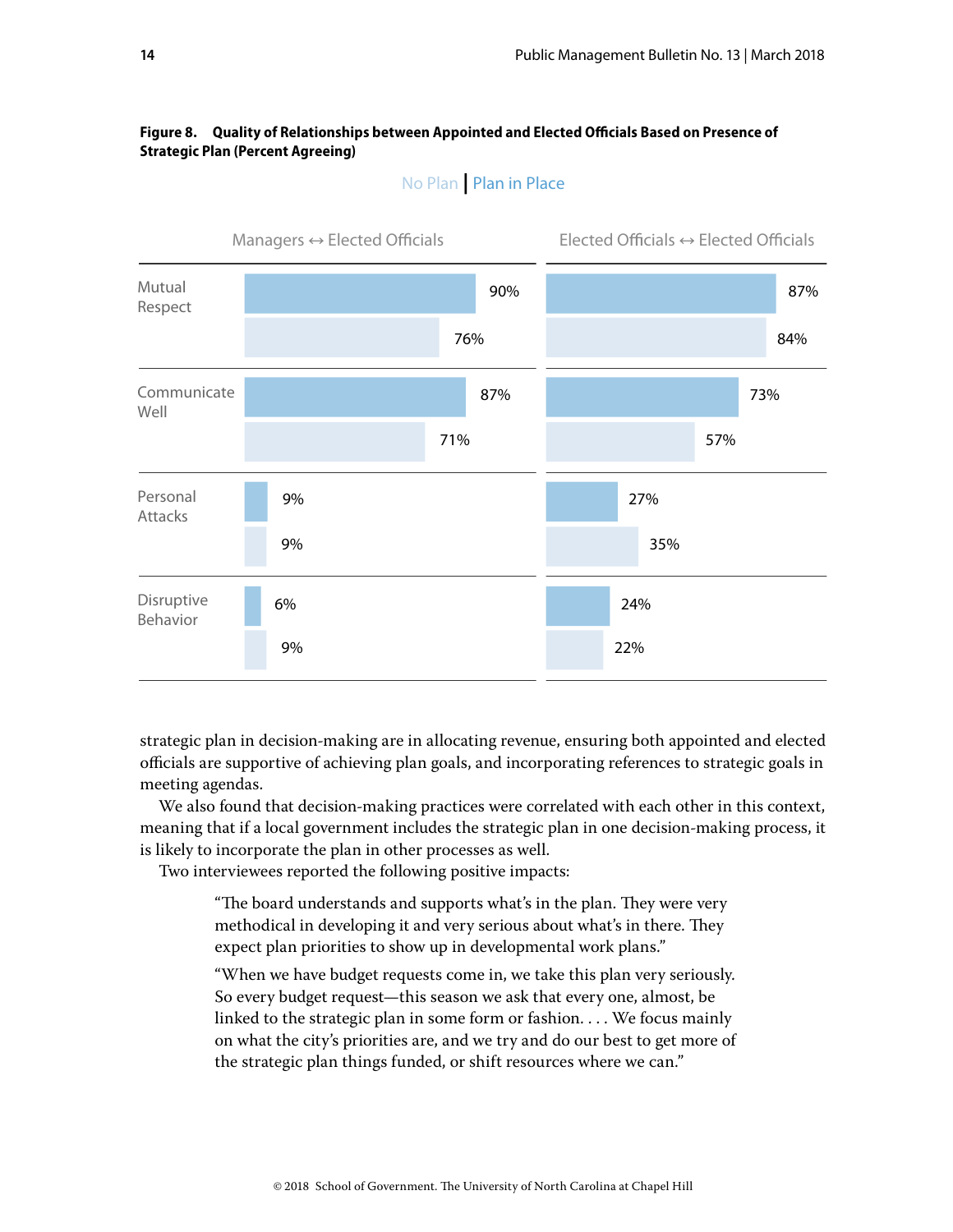

#### **Figure 9. Plans and Performance Evaluations**

**Figure 10. Self-Reflection Practices of Elected Officials as a Body**

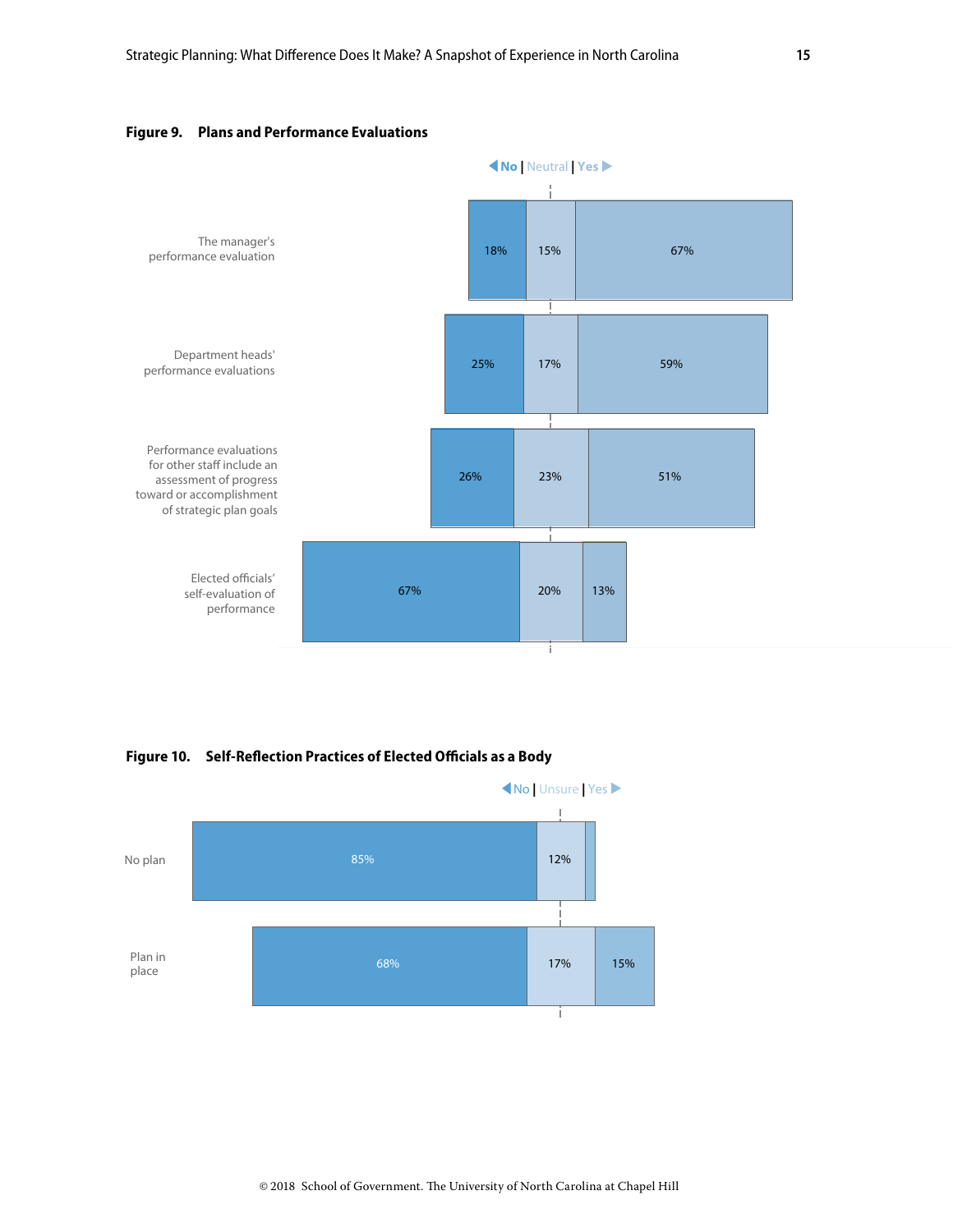

#### **Figure 11. Strategic Plans and Decision-Making Practices**

#### **Key Findings at a Glance**

Organizations that engage in strategic planning were at least slightly more likely to report the following about their jurisdictions:

- Elected officials engage in self-review as a body.
- The relationship between elected officials is based on mutual respect.
- Elected officials communicate well.
- Elected officials are focused on the big picture.
- Elected officials are not involved in day-to-day management issues.
- Elected official–manager relationships are based on mutual respect.
- There are generally no disruptive or negative interactions between managers and elected officials.
- Managers and elected officials do not engage in personal attacks.
- The manager and elected officials communicate well.

Organizations with strategic plans also generally agree with the following statements:

- The relationship between elected officials supports the strategic plan.
- The relationship between manager and elected officials supports the strategic plan.
- The strategic plan is embedded in the budget.
- The manager's evaluation is based at least in part on the strategic plan.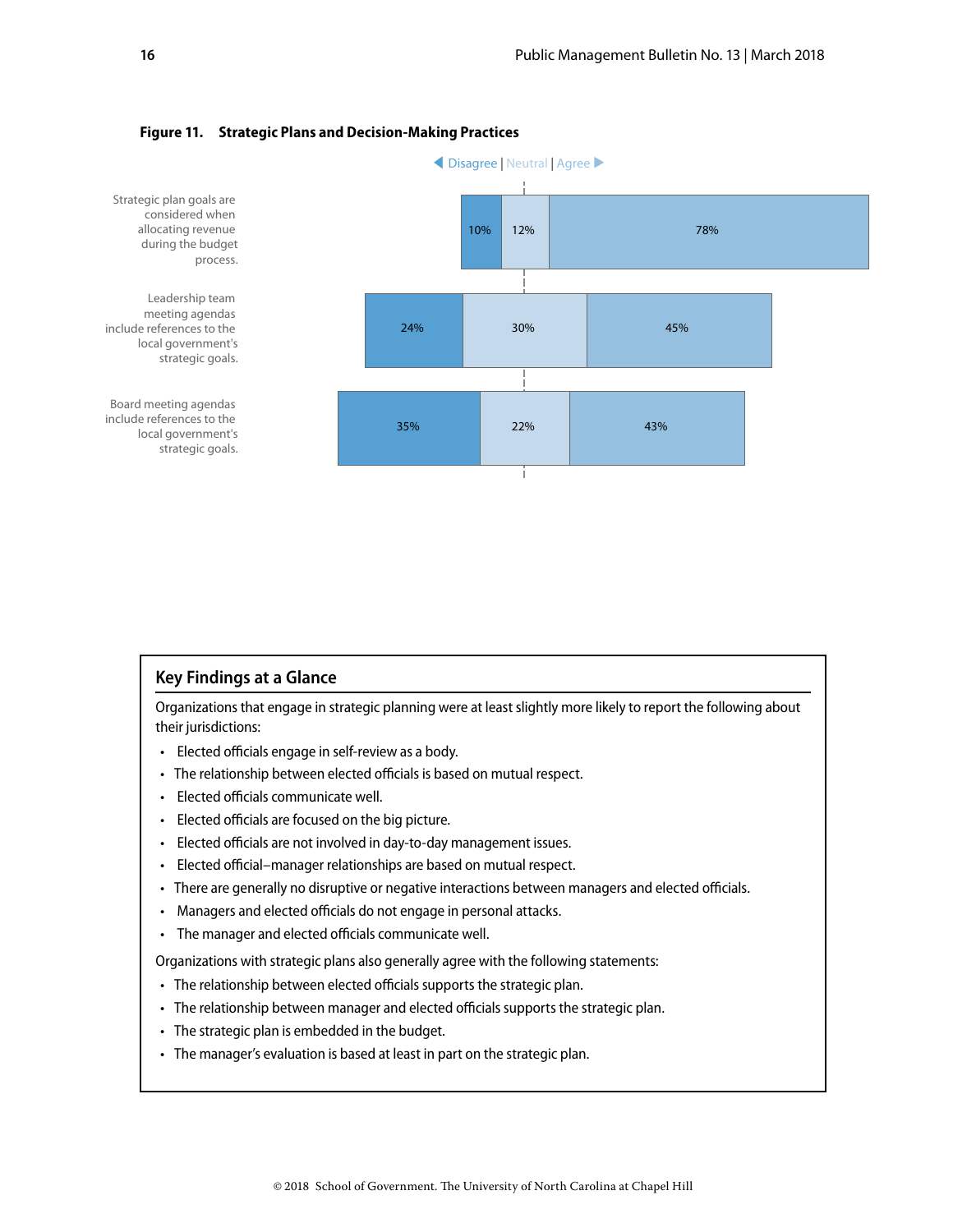# <span id="page-16-0"></span>**New Insights**

As researchers, what insights have we gained from this snapshot from the field?

#### **Expected Findings**

Expected findings include the following:

- Strategic planning is possible regardless of a jurisdiction's population size or budget.
- Relationships and role clarity between managers and elected officials are improved somewhat when plans are in place.
- The most likely way that local governments link plans to decision-making is through budget allocations.
- Managers play the biggest role overseeing a strategic planning process from start to finish; however, elected officials and others contribute to varying degrees throughout the process.

#### **Unexpected Findings**

Unexpected findings include the following:

- **Elected bodies in jurisdictions with strategic planning are more likely to self-reflect about their own performance.** Overall, elected officials are not very likely to engage in self-evaluation as a body. This is consistent with our experience working with elected bodies. But apparently having a plan in place makes such self-evaluation more likely than if no plan existed. We find this encouraging and hope that as more jurisdictions adopt strategic plans, elected bodies will use the plans to gauge their own performance over time.
- In jurisdictions with strained relationships, the presence of a plan is not a panacea. Yet our research shows that **having a plan is constructive in building stronger, more positive relationships within elected bodies and between elected and appointed officials.**
- The gap between the perceived quality of relationships between managers and their elected bodies and between elected members is puzzling. Less than 10 percent of managers would characterize their relationships with elected officials as negative, yet **one-quarter to onethird of elected officials said their relationships with fellow elected officials include disruptive behavior and personal attacks** (see Figure 8). This finding may warrant further research.

# **Conclusion**

Several interviewees talked about the "big picture" and long-term impacts of strategic planning on role clarity, relationships, and decision-making:

> "A strategic plan crystalizes the story for your community. It provides consistency of message."

"So [a plan and process] is a broader way of thinking, it's not necessarily so narrowly focused on numbers and tax rate, it's focused on vision for the future."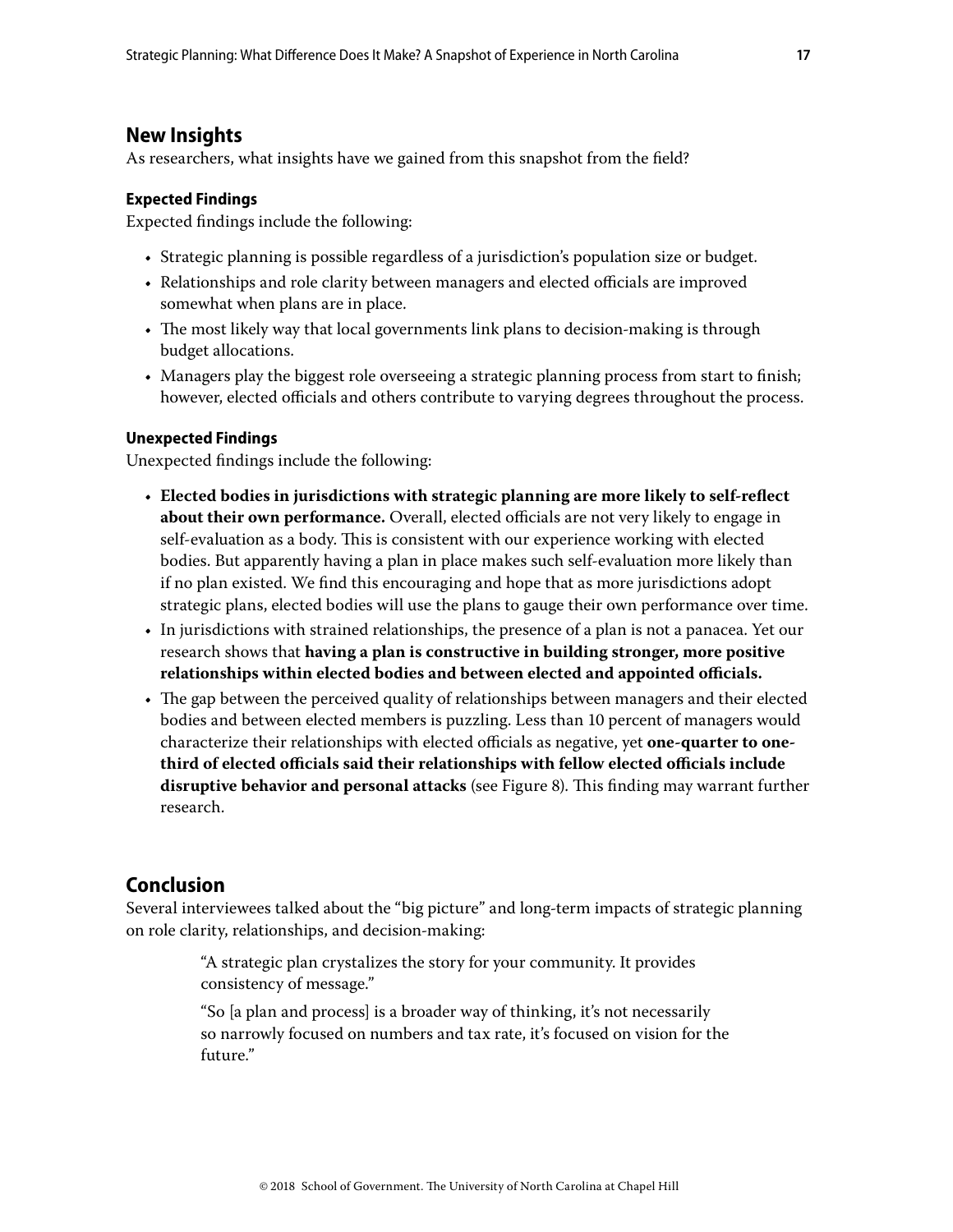"It's an opportunity—local government is so day-to-day. There's always something going on. . . . And so strategic planning gives folks in the organization the opportunity to step back, think longer-term, and prioritize."

"If you open up the dialogue to say we're going to talk about our future and what we want to see our county become, it kind of changes the focus from how we're going to make sure we're more efficient to how we're going to make sure that we plan our future like we'd like it to be."

"A strategic plan is also helpful in showing other levels of government (county, state) what you are doing, what you need, and how you fit in with their plans and goals."

Strategic planning does make a difference! Overall, with respect to the value added by strategic planning, our study suggests that local governments can benefit from: (a) clearer delineation of the roles of elected officials and professionals as they relate to long-term goals and day-to-day management; (b) stronger, more positive working relationships; and (c) closer connections among a variety of decision-making processes beyond just budgeting. These affirmative returns suggest that strategic planning can be a worthwhile investment for communities of all types to make.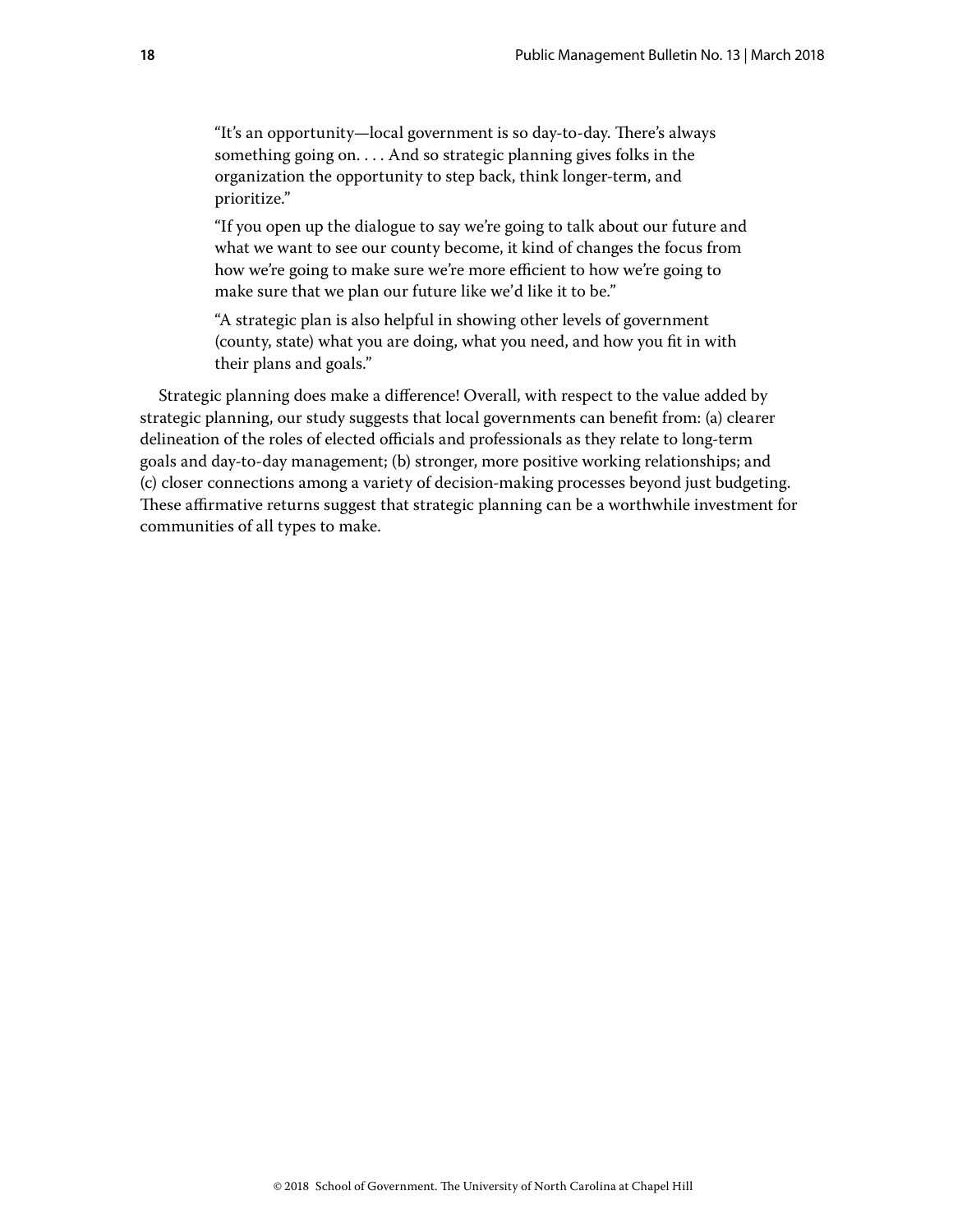# <span id="page-18-0"></span>**Appendix: A Closer Look at the Data**

We have shown that leaders who do strategic planning perceive their roles and relationships differently from those who do not. However, we have not determined the statistical significance of these differences. Our analysis here assures us that strategic planning can improve local government function by enhancing role clarity and relationships, but further study illustrating statistical significance would strengthen our results, particularly around relationships.

Our first hypothesis was that local governments engaged in strategic planning will be characterized by greater role clarity, especially among elected officials. Specifically, we expected that elected officials would better understand their roles as policy-makers and big-picture leaders and would less likely become involved in day-to-day management issues. We assessed this hypothesis as part of our survey data with two questions asked of both the "no plan" and "engages in planning" groups.

| Indicator<br><b>Flected officials are</b><br>focused on the big picture<br>or long-term projects. | Average response                     |                                      | <b>Expected response</b>    |
|---------------------------------------------------------------------------------------------------|--------------------------------------|--------------------------------------|-----------------------------|
|                                                                                                   | No plan                              | Engages in strategic planning        |                             |
|                                                                                                   | Neither agree nor disagree<br>(1.86) | Somewhat agree<br>(2.67)             | Strongly agree<br>(4.00)    |
| Elected officials are<br>focused on daily<br>operations of the local<br>government.               | Neither agree nor disagree<br>(2.36) | Neither agree nor disagree<br>(2.03) | Strongly disagree<br>(0.00) |

On the first of these indicators, the presence of a strategic plan appears to have the hypothesized effect, with jurisdictions engaged in strategic planning agreeing more with the statement "Elected officials are focused on the big picture." On the second indicator, responses also move in the expected direction, but to a lesser extent.

Our second hypothesis was that appointed and elected officials in local governments engaged in strategic planning will report having stronger, more positive relationships than those in governments that do not engage in strategic planning. In our survey we asked a number of questions to assess the quality of relationships between elected officials and between appointed and elected officials, which are listed below.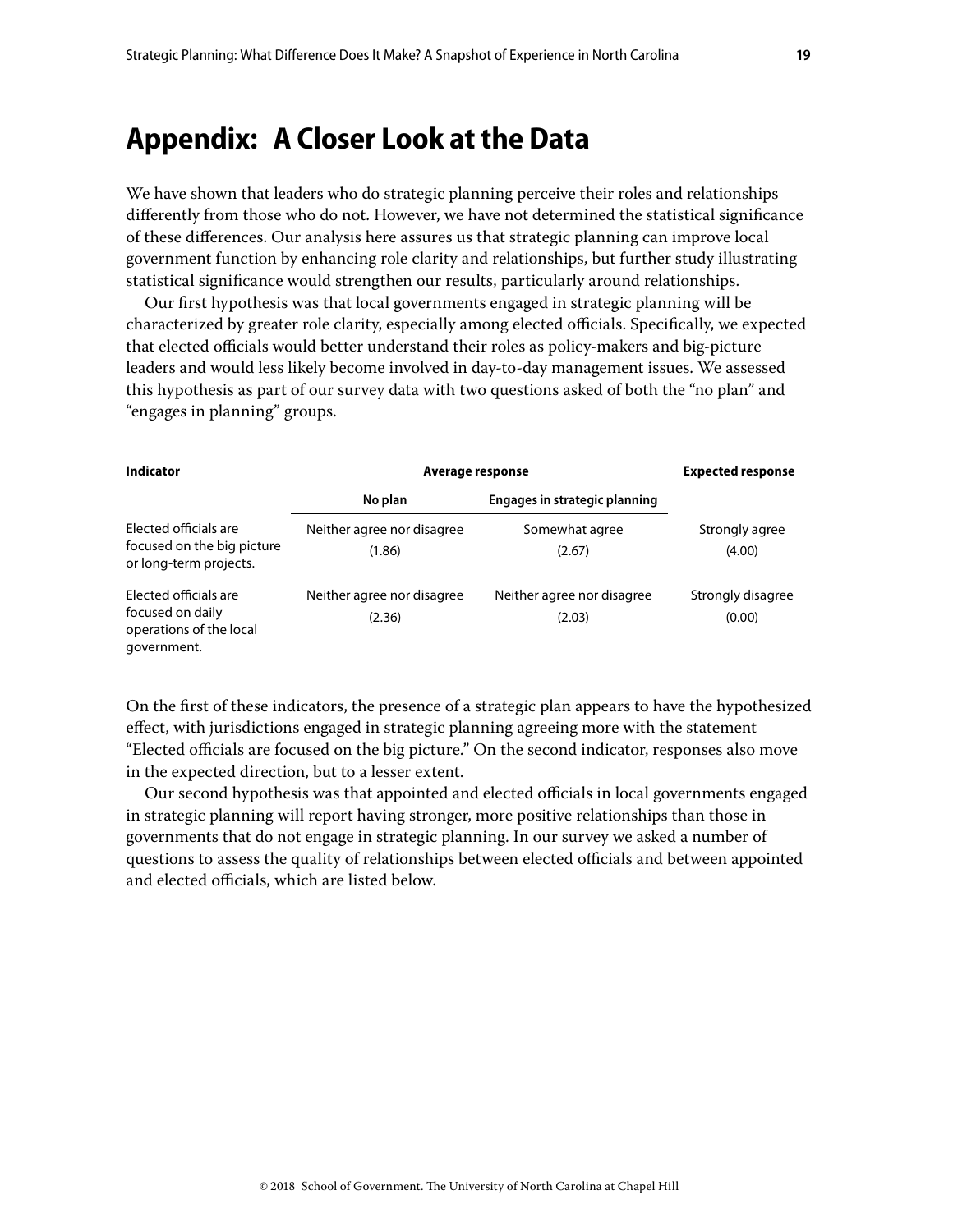| <b>Indicator</b>                                                                                                                          | Average response                     |                                      | <b>Expected response</b>    |
|-------------------------------------------------------------------------------------------------------------------------------------------|--------------------------------------|--------------------------------------|-----------------------------|
|                                                                                                                                           | No plan                              | <b>Engages in strategic planning</b> |                             |
| The working relationship<br>between and among<br>elected officials is built on<br>mutual respect.                                         | Somewhat agree<br>(2.98)             | Somewhat agree<br>(3.16)             | Strongly agree<br>(4.00)    |
| Elected officials frequently<br>engage in negative or<br>disruptive behavior when<br>debating issues.                                     | Somewhat disagree<br>(1.09)          | Somewhat disagree<br>(1.20)          | Strongly disagree<br>(0.00) |
| Elected officials have<br>personally attacked each<br>other.                                                                              | Somewhat disagree<br>(1.36)          | Somewhat disagree<br>(1.31)          | Strongly disagree<br>(0.00) |
| <b>Elected officials</b><br>communicate well with<br>each other.                                                                          | Neither agree nor disagree<br>(2.25) | Somewhat agree<br>(2.69)             | Strongly agree<br>(4.00)    |
| The working relationship<br>between elected officials<br>and the manager/<br>administrator is built on<br>mutual respect.                 | Somewhat agree<br>(3.08)             | Somewhat agree<br>(3.48)             | Strongly agree<br>(4.00)    |
| Elected officials and the<br>manager/administrator<br>frequently engage in<br>negative or disruptive<br>behavior when debating<br>issues. | Somewhat disagree<br>(0.69)          | Somewhat disagree<br>(0.60)          | Strongly disagree<br>(0.00) |
| Elected officials and the<br>manager/administrator<br>have personally attacked<br>each other.                                             | Somewhat disagree<br>(0.78)          | Somewhat disagree<br>(0.55)          | Strongly disagree<br>(0.00) |
| Elected officials and the<br>manager/administrator<br>communicate well with<br>each other.                                                | Somewhat agree<br>(2.81)             | Somewhat agree<br>(3.21)             | Strongly agree<br>(4.00)    |

On all but one indicator jurisdictions engaged in strategic planning were closer to the expected response, suggesting that strategic planning is related to stronger relationships between elected and appointed officials.